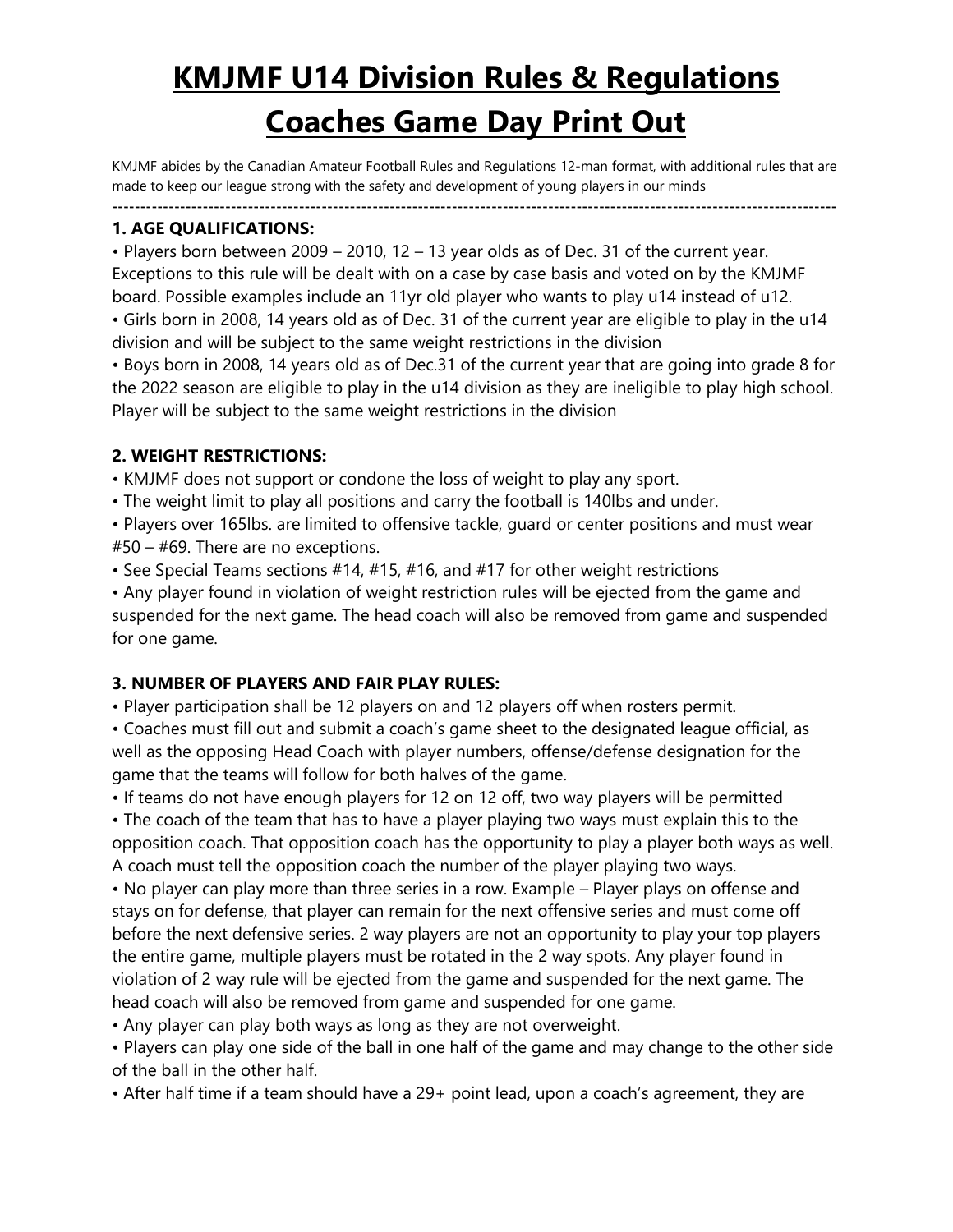allowed to make roster adjustments

• This is a youth football league with the purpose of developing young players, any coach that willfully runs the score up on teams by leaving their best players in at skill positions will be subject to possible disciplinary action. Coaches control the game as much as players and we want to see coaches displaying sportsmanship towards their opponent.

## **4. GAME DAY CONDUCT:**

• Home team supplies all volunteers needed for games

• Home team supplies Game Ball – TDY is the official ball in U14

• Teams are to be called out to their side lines before the game for the singing of the National Anthem.

• Home team has choice at the start of the game – Chosen by Captains

• Two timeouts per team per half of one minute duration. Administered by the referee. One coach and trainer per team can enter the field of play during timeout, regardless of what team called the timeout. Coaches and trainers must leave the field of play when instructed by the Referee.

• Game Lengths: All KMJMF games will consist of four quarters of 12 minute durations of stop time.

• No overtime will be played during the regular season

• Overtime will be played in the Playoffs until a winner has emerged from the game

## **5. OFFENSIVE PLAYERS ON THE LINE OF SCRIMMAGE:**

• All teams must have 5 players on the line of scrimmage at snap

• Teams can have 3 offensive linemen and 2 skill players on the line of scrimmage at snap

• Teams can also have 5 offensive linemen as their 5 players on the line of scrimmage. If the tackles are over 140lbs ball carrier weight limit they are ineligible receivers and must wear proper offensive linemen numbers (#50 – #69). Players or coaches must inform the refs when on the field in eligible positions, so the defense is made aware.

• Examples of the various offensive lines that are eligible are under the printable sheets tab.

# **6. POINT(S) AFTER A TOUCHDOWN:**

• The ball will be positioned on the 5yrd line in the centre of the field.

- 1 points will be awarded if a team kicks the ball through the uprights.
- 2 point will be awarded if a team runs or passes the extra point across the goal line.

# **7. FIELD GOAL / PUNT – LONG SNAPPER PROTECTED:**

• The long snapper is protected, defenders cannot line up on top of center

• Any forceable hit on a unprotected long snapper will result in a 15 yard penalty

# **8. KICKOFF RULES:**

• Players must line up 1 yard off the line of scrimmage and cannot run until ball is kicked off. No running starts allowed

• No players over the 165lb weight limit are allowed on the kickoff team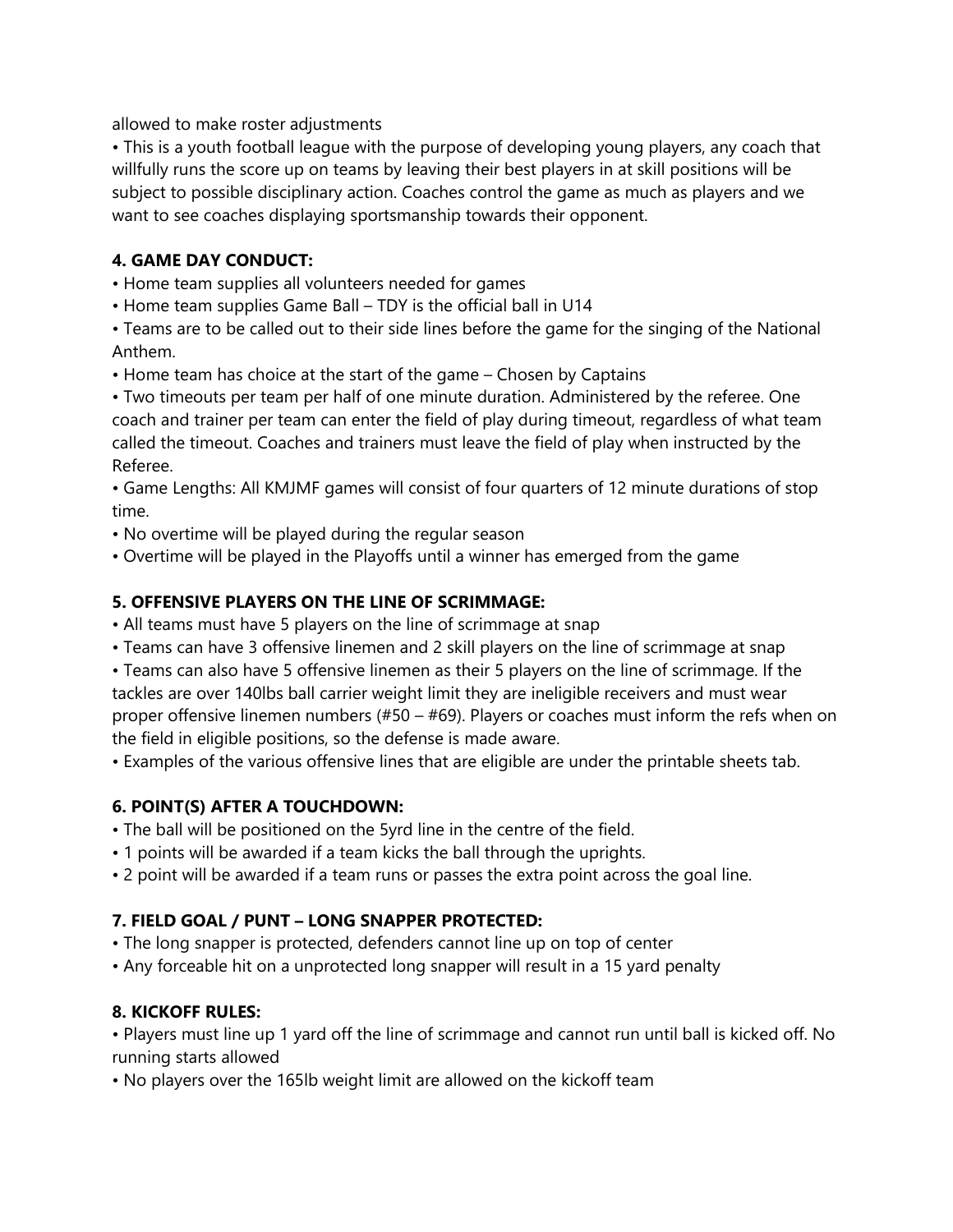#### **9. KICK RETURN:**

- Only players under the 140lbs weight limit can be back returning kicks.
- No players over the 165lb weight limit are allowed on kick return team

• Any player that is within the defensive weight limit of up to 165lbs can only be on the front line of kick return. They must be lined up no more than 11 yards from the ball at kick off.

#### **10. PUNT RETURN:**

• Only players under the 140lbs weight limit can be back returning kicks.

• Any player that is within the defensive weight limit of up to 165lbs should not be in any position to get the ball on the return team. If a player over the weight is put in a position where he is dropping back to block and picks up the ball this is considered breaking the weight rules. Ensure this does not happen or suspension can occur

#### **11. KICKERS / PUNTERS:**

• Kickers and Punters must be under the ball carrier weight of 140lbs. No exceptions

## **12. CUT BLOCKING:**

• Cut blocking is banned anywhere on the field

• Any block that is an attempt to go low towards the knees of a defender will result in a 15 yard personal foul penalty being called

#### **13. ELECTRONIC DEVICES:**

• Teams will be PERMITTED to use electronic devices during games for film purposes on the sidelines – tablets, cell phones etc.

• Teams will be PERMITTED to use headsets with mics connected to their Quarterback or one defensive player's helmet for play calling. Only one player on the field may have the mic in their helmet at any given time. If a team is caught with multiple player's mic'd up on the field at the same time the Head Coach will be removed from the game and suspended for the following game and the team will lose the ability to use the head sets during the head coach's suspension.

#### **14. PLAYER / TEAM CELEBRATIONS:**

Football is supposed to be fun so KMJMF will allow player celebrations with a zero tolerance for taunting other players. Have fun celebrating big plays but know the limits. Teams are NOT PERMITTED to celebrate when up by more than 28 points, this will be considered taunting.

- Celebrations Allowed
- High Stepping or diving into the end zone when scoring touchdowns
- Player or team celebrations in the end zone after a touchdown, dances etc

- Player spiking the ball or spinning it on ground after scoring touchdown. Players must go get the ball after and give it to the ref following the celebration.

- Big plays not resulting in a touchdown can still be celebrated with teammates and players can signal first down, flex to the crowd or their bench etc but are not permitted to spike or spin the ball to keep the game moving or it could result in a delay of game penalty

- Defensive players are permitted to celebrate with their teammates after a big hit, sack, interception etc but must do so in a manner that they are not in any way standing over or